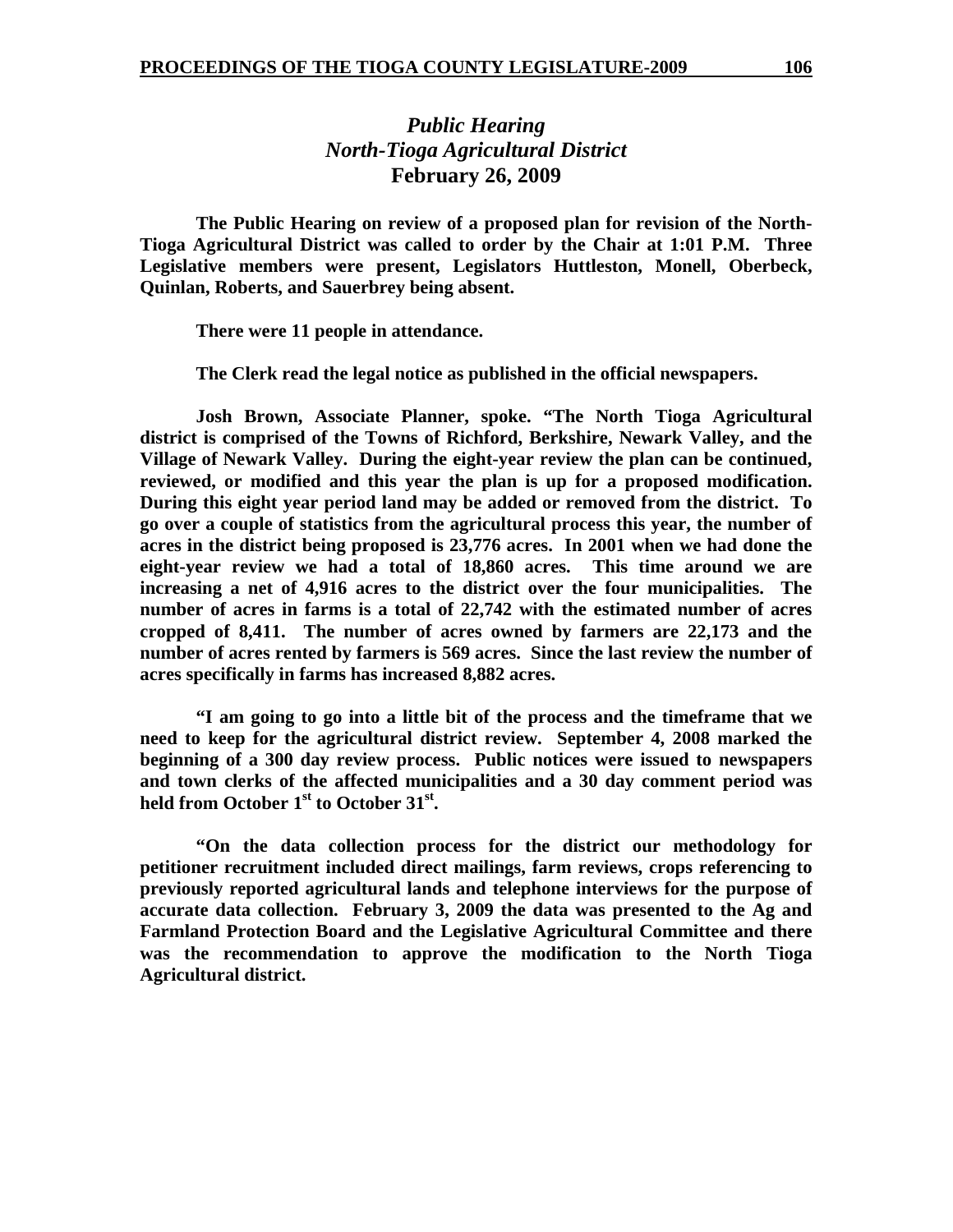**"Today we are here to receive public comments since this is a formal public hearing. After the public hearing staff will review all public comments and begin work on any revisions to the plan and finalize a parcel listing and map to be submitted to the Legislature. Once the Legislature makes their final determination on the modified North Tioga Agricultural District the final plan will be submitted to New York State Department of Agriculture and Markets for a review and approval. The North Tioga Agricultural districts anniversary date is July 1, 2009."** 

**Pete Bateman spoke. "What is wrong with the district the way it is? Why change it?"** 

**Josh Brown spoke. "The agricultural district is a voluntary program so this year we have actually had landowners enrolling additional acreage into the agricultural district so that is where the modification is going to be. It is actually increasing the amount of land enrolled in the district."** 

**Elaine Jardine spoke. "We had one small deleted parcel that was converted to fully residential, a small two acre parcel. The rest was additions on a voluntary basis by farmers or landowners that rent to farmers."** 

**Pete Bateman spoke. "Suppose you do not rent it and you put it into the soil banks, and you have to mow the hay on it and you have to let the hay lay on it because you cannot sell anything off from it. Is that going to stay the same?"** 

**Elaine Jardine spoke. "I am not familiar with that program. That is not the same program as this."** 

**Josh Brown spoke. "That would not have anything to do with the agricultural district program. That is a separate program."** 

**Bill Corson spoke. "Otherwise the only modification is that you are adding more land and deleting a piece of property, right?"** 

**Josh Brown spoke. "Nothing in the law has changed as far as any protections supported to you as far as being enrolled in the district. It is just up for an eight-year review. If you were to take your land out you are eligible to do that at this time or if you wanted to enroll you are eligible to do that as well."** 

**Bill Corson spoke. "The soil lease that is going on is changing. Is there anything that is going to mess up our qualifications for being in there right now?"** 

**Josh Brown spoke. "Not as far as the agricultural district goes."**